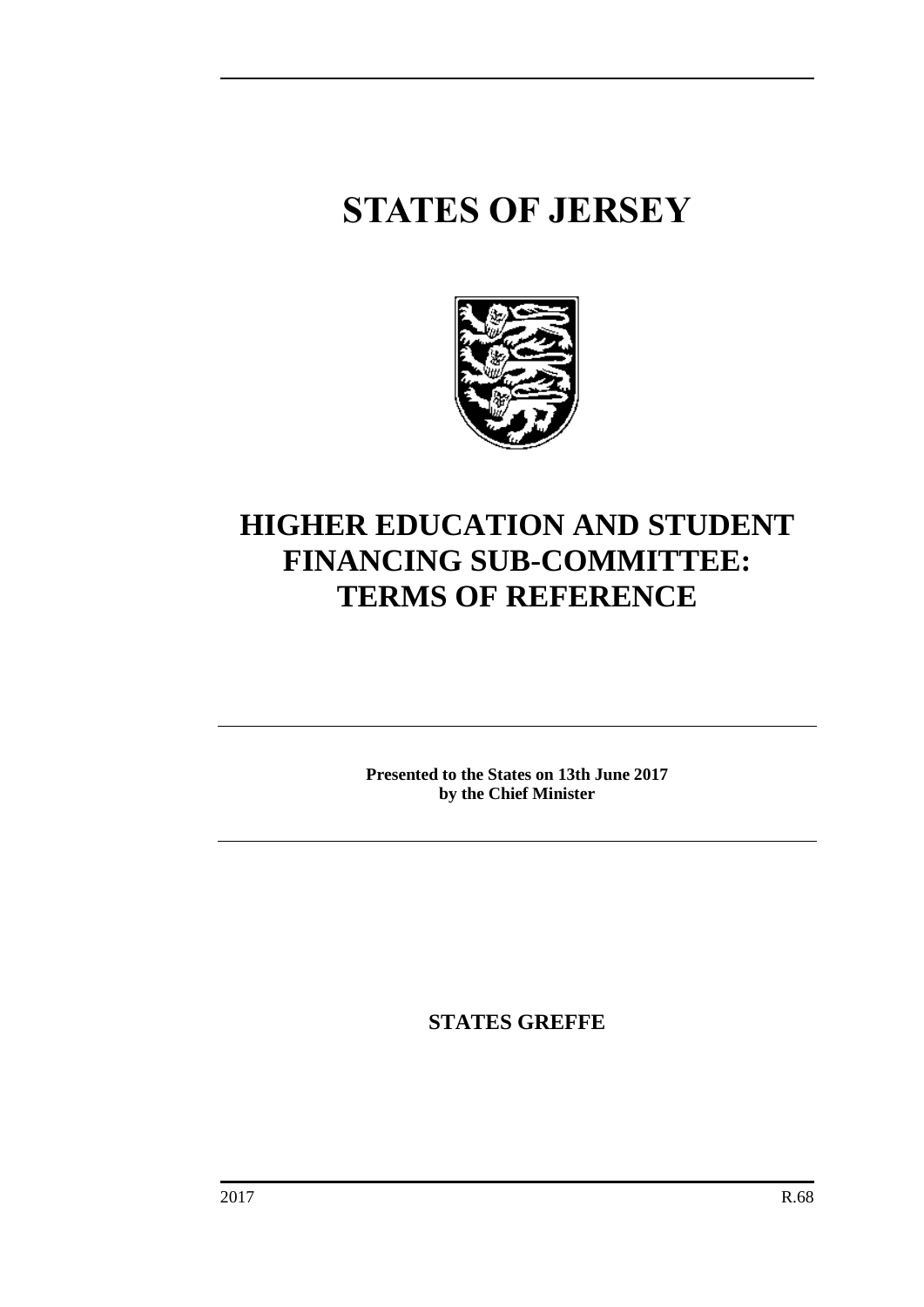## **REPORT**

This Sub-Committee was set up to look at Higher Education provision and support for Jersey students.

This is the subject of a current Scrutiny Report, whose main recommendation is that Jersey considers a student loan scheme. Because of the affordability issues across the board with this proposal, this Sub-Committee will look at all options, their costings, and the advantages and disadvantages of each.

# **Terms of reference for Higher Education Sub-Committee**

- Review previous documentation on Higher Education funding to see what has been considered, and the reasons why schemes have been discarded.
- Examine all alternative mechanisms for funding Higher Education so that all students with the ability to go to university can do so. This could be alternative funding mechanisms and alternative schemes such as –
	- (1) A bursary scheme where students apply to States' departments for support throughout their degree course and are offered work experience in the holidays. This could mean that departments are able to put succession planning into place more effectively with the clarity of knowing where gaps will be occurring.
	- (2) A similar bursary scheme to the above, but for industry/business with the States of Jersey part-sponsoring industry schemes. These would be run (within guidelines) by the industries/companies who know where the gaps will be in the short term. Ideally, this would also include work experience in the holidays. This could build early relationships between industry and students, and ensure that higher-level appointments can be made using local candidates with relevant skill sets and training.
	- (3) Invest more in what we currently do and what is already successful
		- (a) Jersey Graduate Teacher Training Programme ("JGTTP") look at current and future teaching shortages, and also at strengthening development training in subject areas, to encourage people with a passion but not necessarily the subject expertise required to teach.
		- (b) Nurses training scheme look at increasing number of cohorts going through existing training and also look at new potential areas. This would need to be looked at in conjunction with Health and Social Services, as there would be other considerations as well, such as staffing in the training centre.
		- (c) Higher Education scheme for social workers this could be done along the same lines as the nurses' scheme so that work experience is gained as well. This would need to be looked at in partnership with Health and Social Services and Probation.